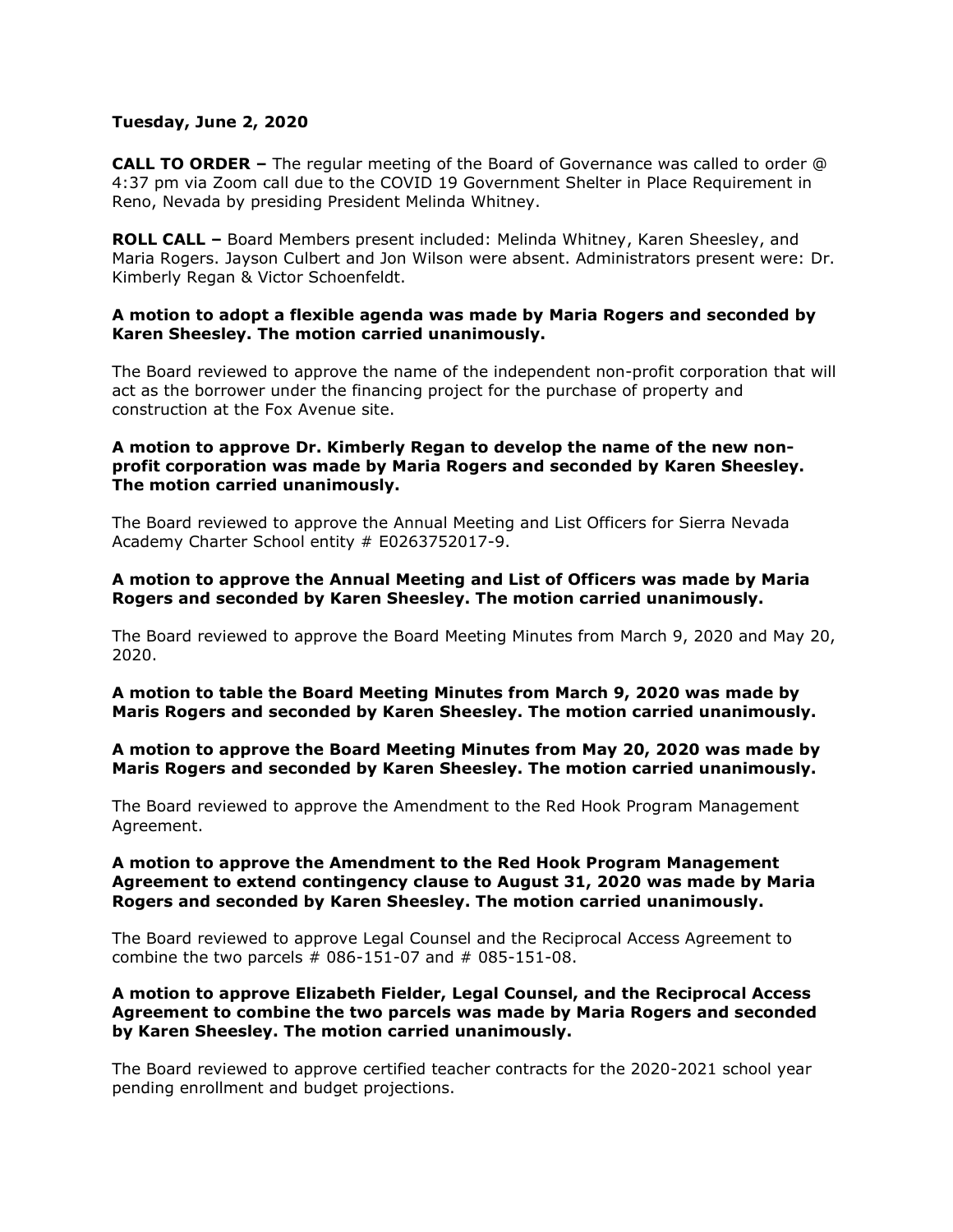## **A motion to table certified teacher contracts for the 2020-2021 school year was made by Maria Rogers and seconded by Karen Sheesley. The motion carried unanimously.**

The Board reviewed to approve the Speech and Language Contract for the 2020-2021 school year.

### **A motion to approve the Speech and Language Contract for Connections Speech & Language was made by Maria Rogers and seconded by Karen Sheesley. The motion carried unanimously.**

The Board reviewed to approve a revised 5-year projection based on economic forecast and anticipated budget cuts due to the COVID-19 shutdown.

#### **A motion to approve the revised 5-year economic projection and anticipated budget cuts was made by Maria Rogers and seconded by Karen Sheesley. The motion carried unanimously.**

The Board reviewed to approve the construction budget with the container park allowance and bond costs for the Fox Avenue site.

## **A motion to approve the construction budget for the Fox Avenue site with the container park allowance and bond costs was made by Maria Rogers and seconded by Karen Sheesley. The motion carried unanimously.**

The Board reviewed to approve the FY20 year-end financial projections and reserve accounts.

#### **A motion to table the FY20 year-end financial projections and reserve accounts was made by Maria Rogers and seconded by Karen Sheesley. The motion carried unanimously.**

The Board discussed the status of the loan forbearance with WAB.

This item was for discussion only.

The Board discussed updates on the bond process related to the Fox site.

This item was for discussion only.

#### **Executive Directors Report: No comments noted**

**Education Director Discussion: No comments noted** 

#### **PUBLIC COMMENTS:**

**No additional comments noted.**